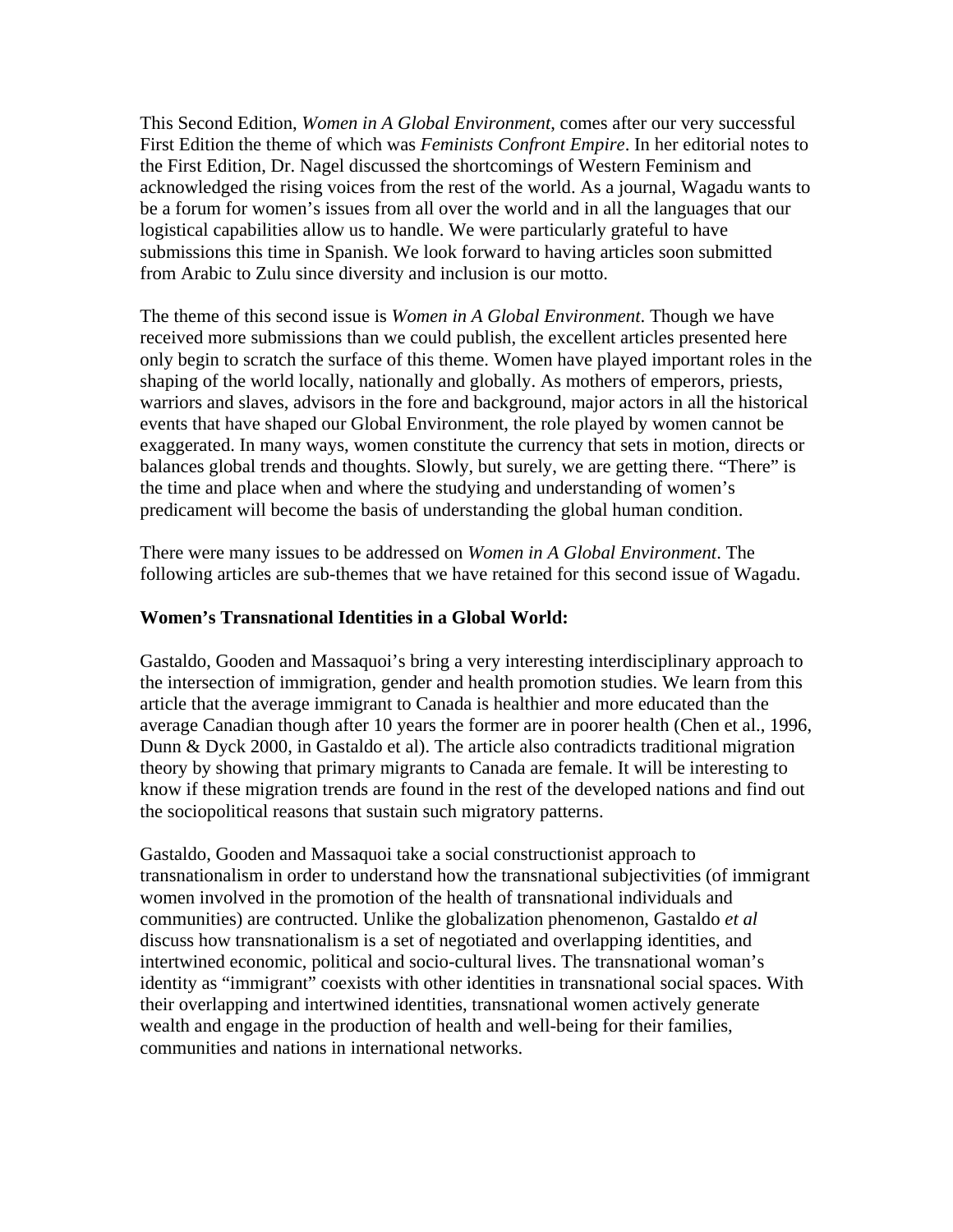Gerhard echoes some of the transnational women's identity issues presented in Gastaldo et al. Informed by transnational feminism, Gerhard's article is the textual analysis of two transnational women's autobiographical works, one born in France to parents of Algerian origin, the other born in the United States to parents of Hispanic New Mexican heritage. The two women find themselves struggling to find an identity facing racism, rejection and cultural oppression while growing up in the society of their place of birth. Both women try to escape their ambiguous life contexts by traveling to the countries of their roots only to find that to some extent they are strangers there too. Gerhard does an excellent analysis of the critical cultural tension points in these autoethnographies where each autobiographer faces situations that makes her feel she has a split identity. These two women's condition makes one think of the West-African Mandingue metaphor of the "bat," considered to be a non-bird, a non-animal and a bird-animal. These women are in a prison of split identity, the concept of prison being actually used by one of the authors. These transnational women find a resolution in reintegrating the societies of their birth, not by embracing its culture, but by "branching out across national borders" and connecting with other women who have transnational stories of their own.

Gómez , Bonilla and Jódar's contribution to this issue discusses the transformations in feminist thought that have come about when new generations of transnational and transdisciplinary feminist theorists. The result was a movement away from the singular idea of "woman" towards the recognition of multiple variables (race, social class, age, sexual preference), recognition of the possibility of multiple subjectivities in defining "woman." This movement constitutes both an epistemological and a political shift allowing an understanding of the influence of the local into the global issues and vice versa. We are especially grateful for this contribution, not just for its intellectual import, but for the Spanish medium in which it is written since we want Wagadu to be the place where all languages find a home.

## **Sisters but Unequally Globally Connected:**

The Internet is a powerful tool that has helped give a voice to the voiceless. A very good example for this is the role the Internet has played in the hands of the Revolutionary Association of the Women of Afghanistan (RAWA). Women remain unequal sisters in their global connectivity however. Krista Hunt's article discusses how an important tool such as the Internet in the hands the Afghani women can only serve the privileged ones among them. She further warns us against identifying the cybervoices of privileged local women as representative of all local women. Her article invites us to critically assess issues of access along the lines of gender, class, race, education and location etc. Not only is there a major digital divide between Western and non-Western women, but this divide exists locally in the developing countries and contributes to the exclusion of the majority of women who are prevented from adding their voice to transnational feminist discourse.

#### **Women in Global History:**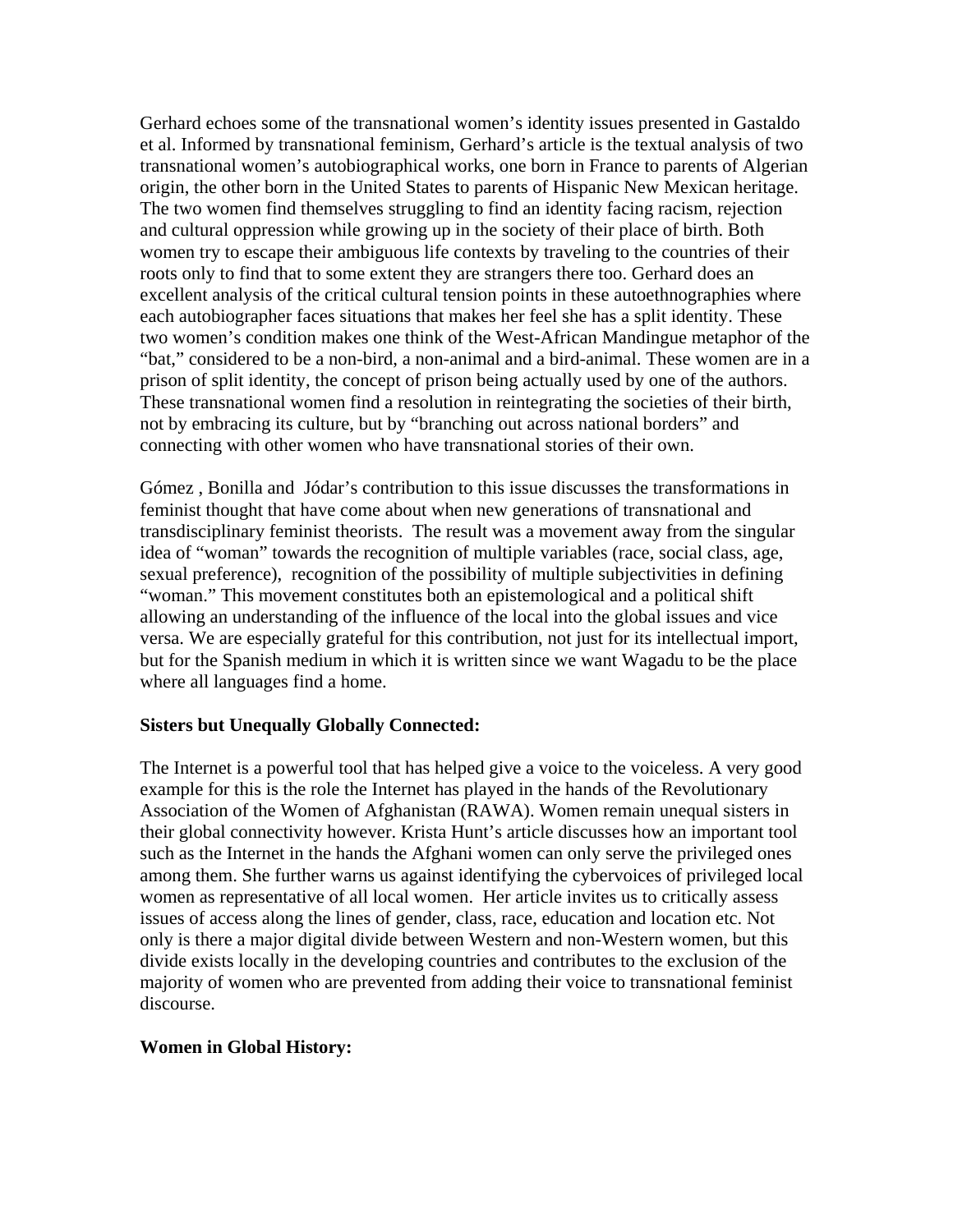History like many other disciplines has long been androcentric. Ndlovu-Gatsheni's article asks the question whether women's voices can be recovered from the Zimbabwean past. This article claims that women remain invisible and their voices unheard even in the most recent narratives of the Zimbabwean pre-colonial history. In some cases, women's voices may even be silenced for ideological reasons. Using post-structuralist and feminist approaches as well subaltern views, Ndlovu-Gatsheni criticizes the patriarchal nature of Western metanarratives and hagiography. In the case of Zimbabwe, the discipline has always dominated by males who have had very little interest in gender and women history. Ndlovu-Gatsheni proposes new methodologies that will decipher women's voices from various sources of history.

# **Women and Global HIV/AIDS:**

Discussing the HIV/AIDS pandemic in Africa Lesetedi and Wodi through parallel analyses argue that understanding gender roles and relations is very important in facing the HIV/AIDS challenge in Africa. These two enlightening articles discuss how gender bias in Africa puts women in a position of powerlessness in a sociological sense.

 Lesetedi writes that gender inequalities generate different responses from African societies in the HIV/AIDS crisis in ways that are favorable to men. Men have more resources than women. Men have more sexual partners than women and for this reason are the main vehicles for the spread of the AIDS virus. In spite of men's role in the spreading of the disease Lesetedi further argues that gender inequalities have often contributed to the social construction of HIV/AIDS as a woman's disease in African societies. She concludes that an important step in fighting this global disease is to recognize HIV/AIDS as equally male, female and global problem.

Wodi supports that patriarchy in Africa continues to shape the overall socialization of girls including their sexual behavior. The patriarchal nature of African societies makes it that women are vulnerable to sexual violence and coercion and consequently to the HIV/AIDS epidemic. Wodi concludes that measures that will reverse gender subordination (poverty reduction, education) and culturally relevant public health education are necessary to deal with this global crisis. Both Lesetedi and Wodi think that the feminization of poverty (with all its implications) is in part responsible for women's vulnerability to this global disease.

The articles we are publishing in the second edition represent issues concerning women in our global environment. As mentioned above, we have just scratched the surface of this theme. We appreciate the contribution of these authors in fueling the intellectual debate with novel ideas on women issues. We also thank them for shedding the light on the lacunae we have in understanding the conditions of the other half of humanity in this androcentric global environment.

## **Women and the Global Environment**